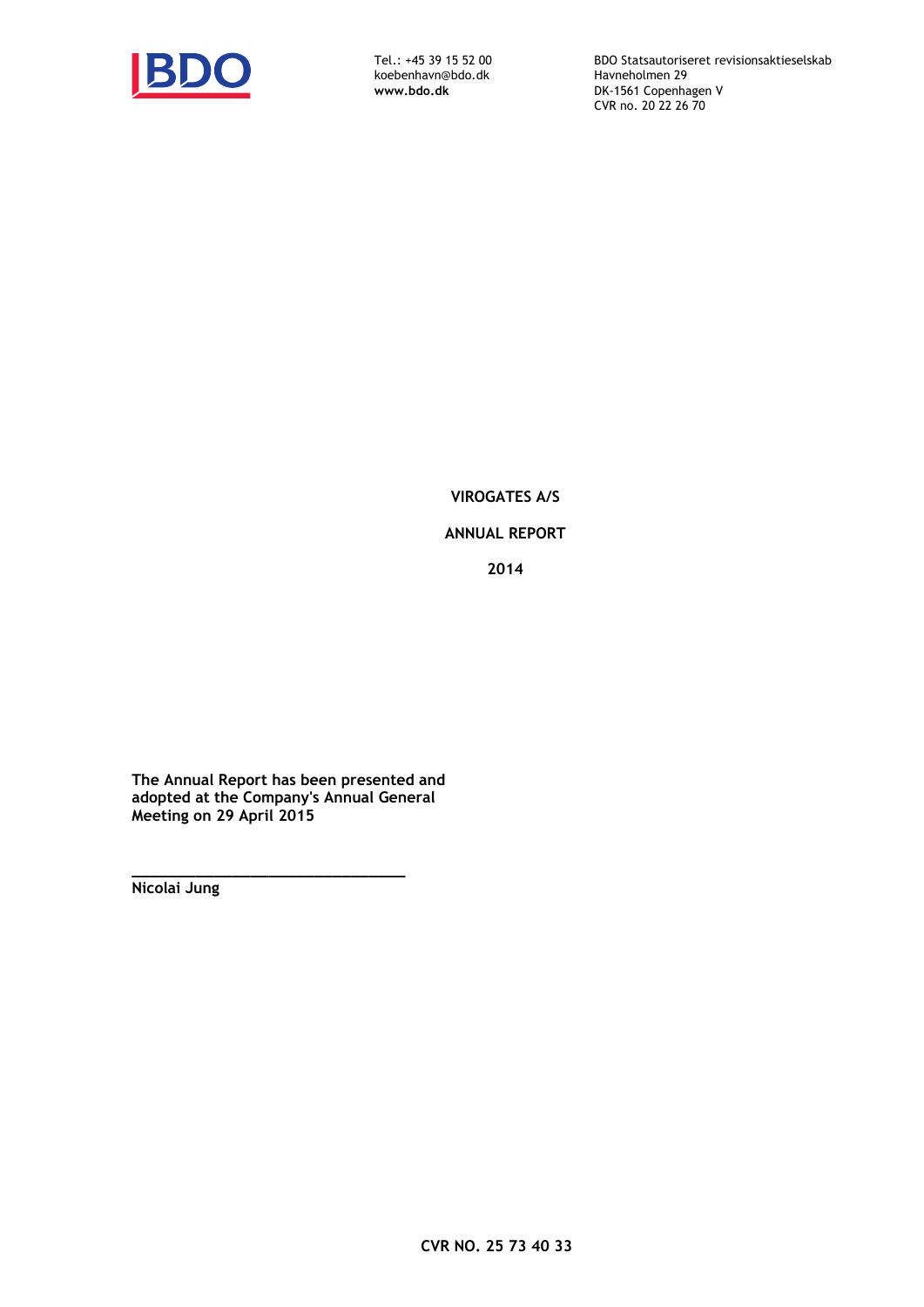

# **CONTENTS**

| <b>Company details</b>                       |                |
|----------------------------------------------|----------------|
|                                              | $\overline{2}$ |
| <b>Statement and Report</b>                  |                |
|                                              | 3              |
|                                              | $4 - 5$        |
| <b>Management's Review</b>                   |                |
|                                              | $6 - 7$        |
| Financial Statements 1 January - 31 December |                |
|                                              | $8 - 10$       |
|                                              | 11             |
|                                              | $12 - 13$      |
|                                              | $14 - 16$      |

Page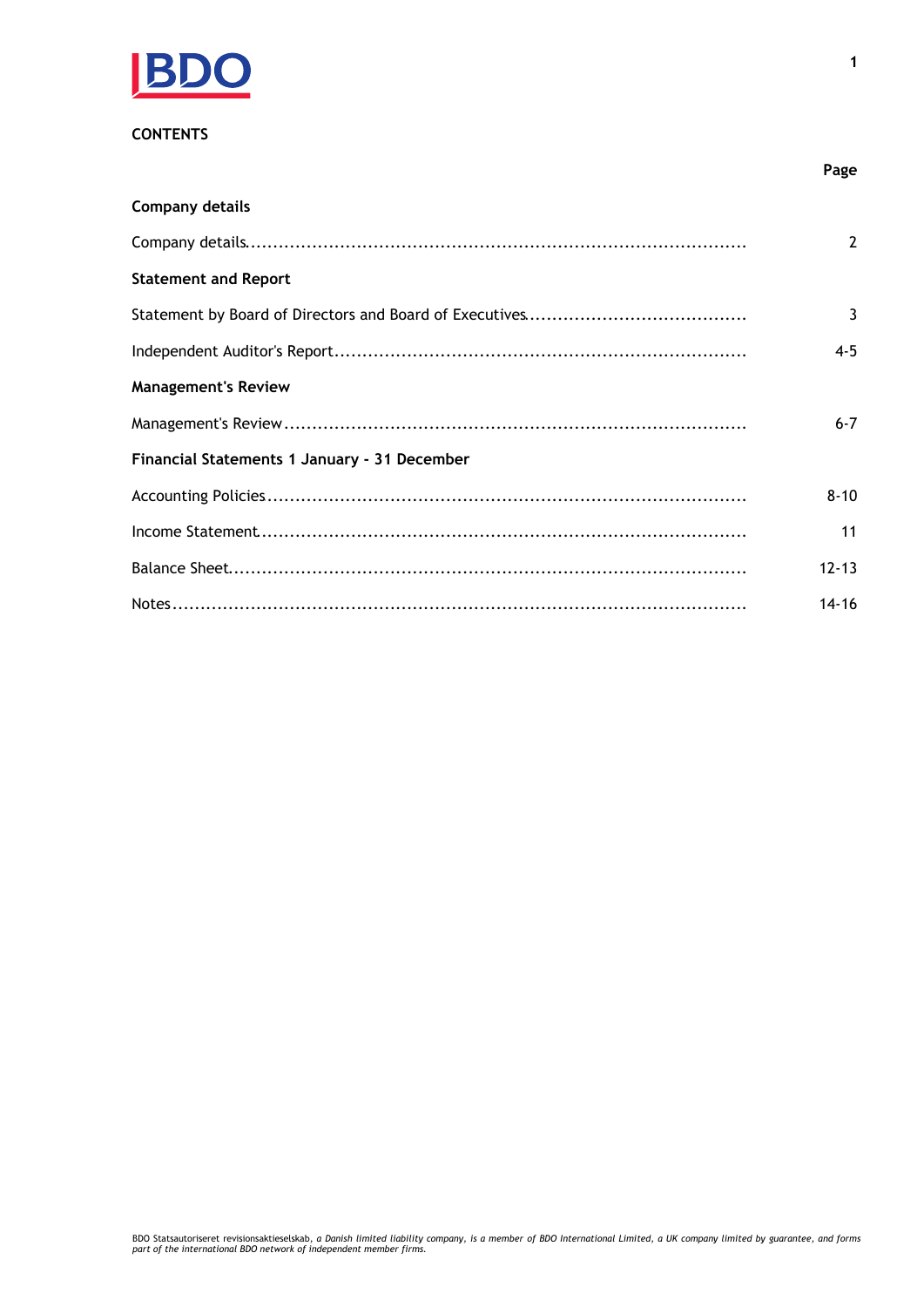

# **COMPANY DETAILS**

| Company                    | ViroGates A/S<br>Blokken 45<br>3460 Birkerød                                                                                              |  |  |  |
|----------------------------|-------------------------------------------------------------------------------------------------------------------------------------------|--|--|--|
|                            | 25 73 40 33<br>$CVR$ no.:<br>Established:<br>1 November 2000<br>Registered Office: Birkerød<br>Financial Year:<br>1 January - 31 December |  |  |  |
| <b>Board of Directors</b>  | Lars Kongsbak, formand<br>Bernd Peter Uder<br>Jørgen Axel Thorball                                                                        |  |  |  |
| <b>Board of Executives</b> | Jakob Ole Knudsen                                                                                                                         |  |  |  |
| <b>Auditor</b>             | BDO Statsautoriseret revisionsaktieselskab<br>Havneholmen 29<br>1561 Copenhagen V                                                         |  |  |  |
| <b>Bank</b>                | Nykredit Bank A/S<br>Kalvebod Brygge 1-3<br>1780 København V                                                                              |  |  |  |
|                            | Nordea Bank Danmark A/S,<br>Hillerød Erhvervsfilial<br>Slotsgade 44<br>3400 Hillerød                                                      |  |  |  |
| <b>Law Firm</b>            | Mazanti-Andersen Korsø Jensen<br>Amaliegade 10<br>1256 København K                                                                        |  |  |  |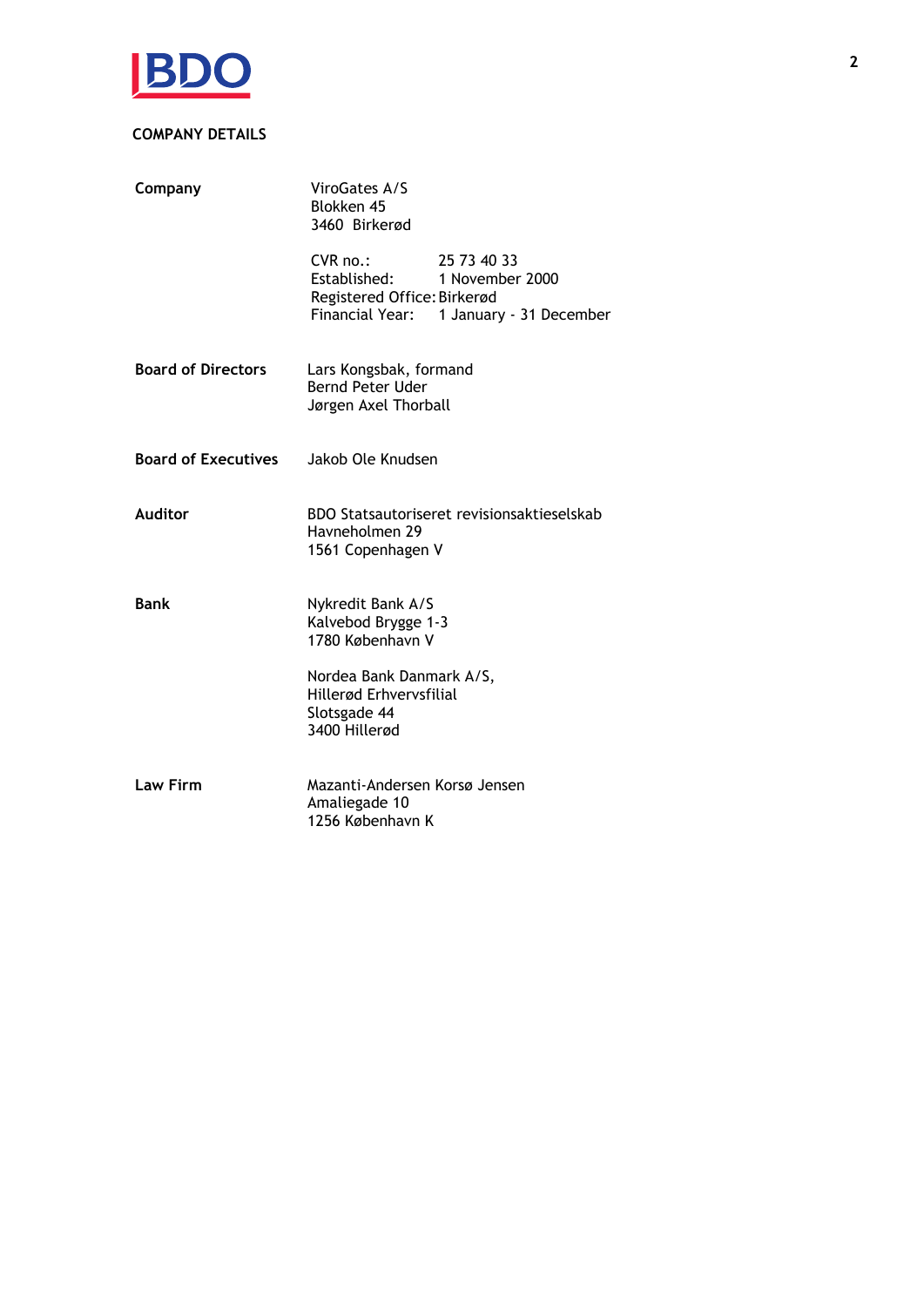

## **STATEMENT BY BOARD OF DIRECTORS AND BOARD OF EXECUTIVES**

Today the Board of Directors and Board of Executives have discussed and approved the Annual Report of ViroGates A/S for the year 1 January - 31 December 2014.

The Annual Report is presented in accordance with the Danish Financial Statements Act.

In our opinion the financial statements give a true and fair view of the company's financial position at 31 December 2014 and of the results of the company's operations for the financial year 1 January - 31 December 2014.

The Management's Review includes in our opinion a fair presentation of the matters dealt with in the review.

We recommend that the Annual Report be approved at the Annual General meetings.

Birkerød, 7 April 2015

Board of Executives

\_\_\_\_\_\_\_\_\_\_\_\_\_\_\_\_\_\_\_\_\_\_\_\_ Jakob Ole Knudsen

Board of Directors

\_\_\_\_\_\_\_\_\_\_\_\_\_\_\_\_\_\_\_\_\_\_\_\_ \_\_\_\_\_\_\_\_\_\_\_\_\_\_\_\_\_\_\_\_\_\_\_\_ \_\_\_\_\_\_\_\_\_\_\_\_\_\_\_\_\_\_\_\_\_\_\_\_ Lars Kongsbak Chairman

Bernd Peter Uder **Jørgen Axel Thorball**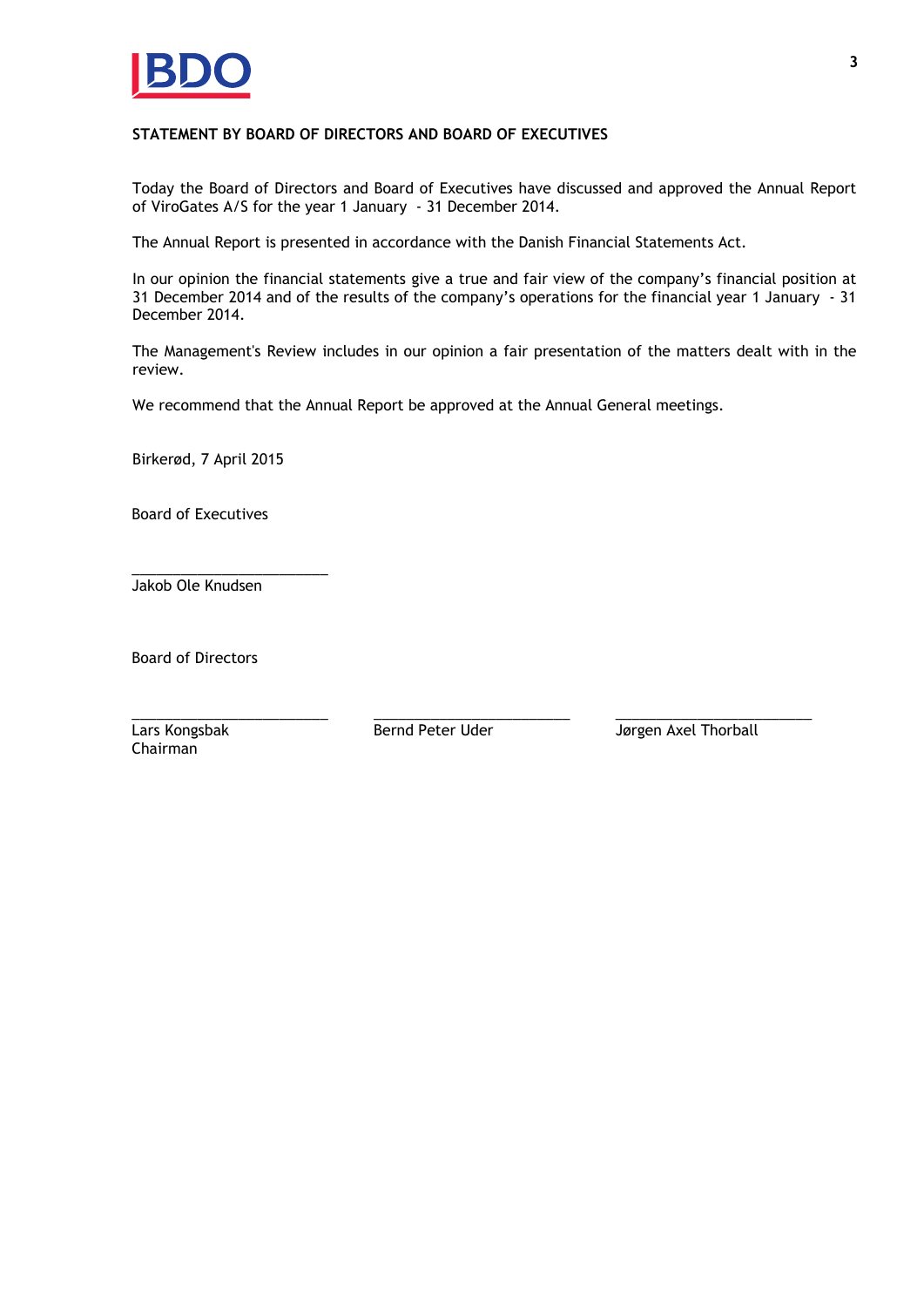

## **INDEPENDENT AUDITOR'S REPORT**

## **To the Shareholders of ViroGates A/S**

## **REPORT ON THE FINANCIAL STATEMENTS**

We have audited the financial statements of ViroGates A/S for the financial year 1 January to 31 December 2014, which comprise a summary of significant accounting policies, income statement, balance sheet and notes. The financial statements are prepared in accordance with the Danish Financial Statements Act.

## **Management's Responsibility for the Financial Statements**

Management is responsible for the preparation of financial statements that give a true and fair view in accordance with the Danish Financial Statements Act. This responsibility includes maintaining the internal control as management determines is necessary to enable the preparation of financial statements free from material misstatement, whether due to fraud or error.

## **Auditor's Responsibility**

Our responsibility is to express an opinion on the financial statements based on our audit. We have conducted our audit in accordance with International Standards on Auditing and additional requirements under Danish Audit Legislation. This requires that we comply with ethical requirements and plan and perform the audit to obtain reasonable assurance about whether the financial statements are free from material misstatement.

An audit involves performing procedures to obtain audit evidence about the amounts and disclosures in the financial statements. The procedures selected depend on the auditor's judgement, including the assessment of the risks of material misstatements of the financial statements, whether due to fraud or error. In making those risk assessments, the auditor considers internal control relevant to the entity's preparation of financial statements that give a true and fair view in order to design audit procedures that are appropriate in the circumstances, but not for the purpose of expressing an opinion on the effectiveness of the entity's internal control. An audit also includes evaluating the appropriateness of accounting policies used and the reasonableness of accounting estimates made by management, as well as the overall presentation of the financial statements.

We believe that the audit evidence we have obtained is sufficient and appropriate to provide a basis for our opinion.

The audit has not resulted in any qualification.

## **Opinion**

In our opinion, the financial statements give a true and fair view of the company's assets, liabilities and financial position at 31 December 2014 and of the results of the company's operations for the financial year 1 January - 31 December 2014 in accordance with the Danish Financial Statements Act.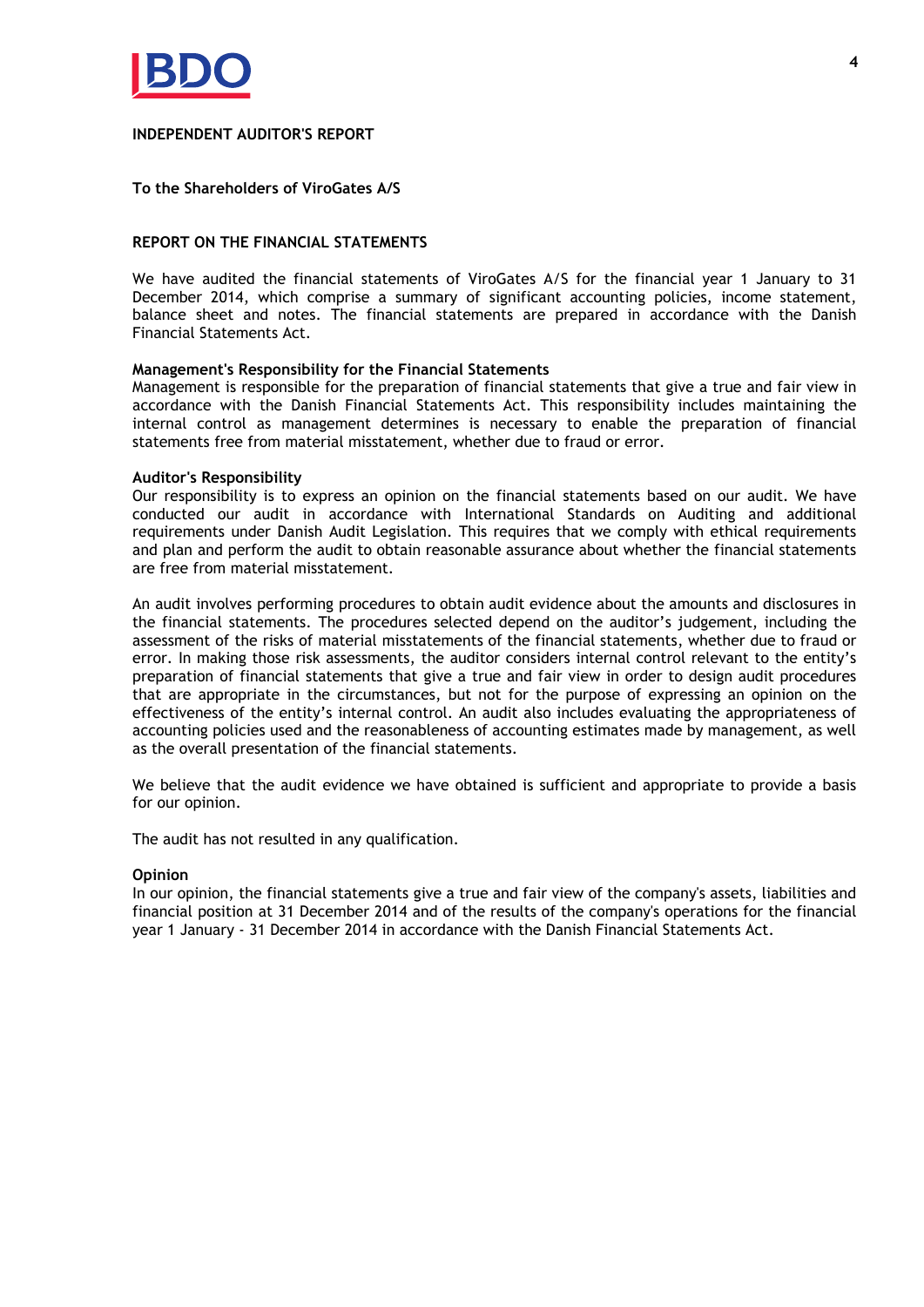

## **INDEPENDENT AUDITOR'S REPORT**

## **STATEMENT ON THE MANAGEMENT'S REVIEW**

Pursuant to the Danish Financial Statements Act, we have read the management's review. We have not performed any further procedures in addition to the audit of the financial statements. On this basis, it is our opinion that the information provided in the management's review is consistent with the financial statements.

Copenhagen, 7 April 2015

BDO Statsautoriseret revisionsaktieselskab

Jesper Buch State Authorised Public Accountant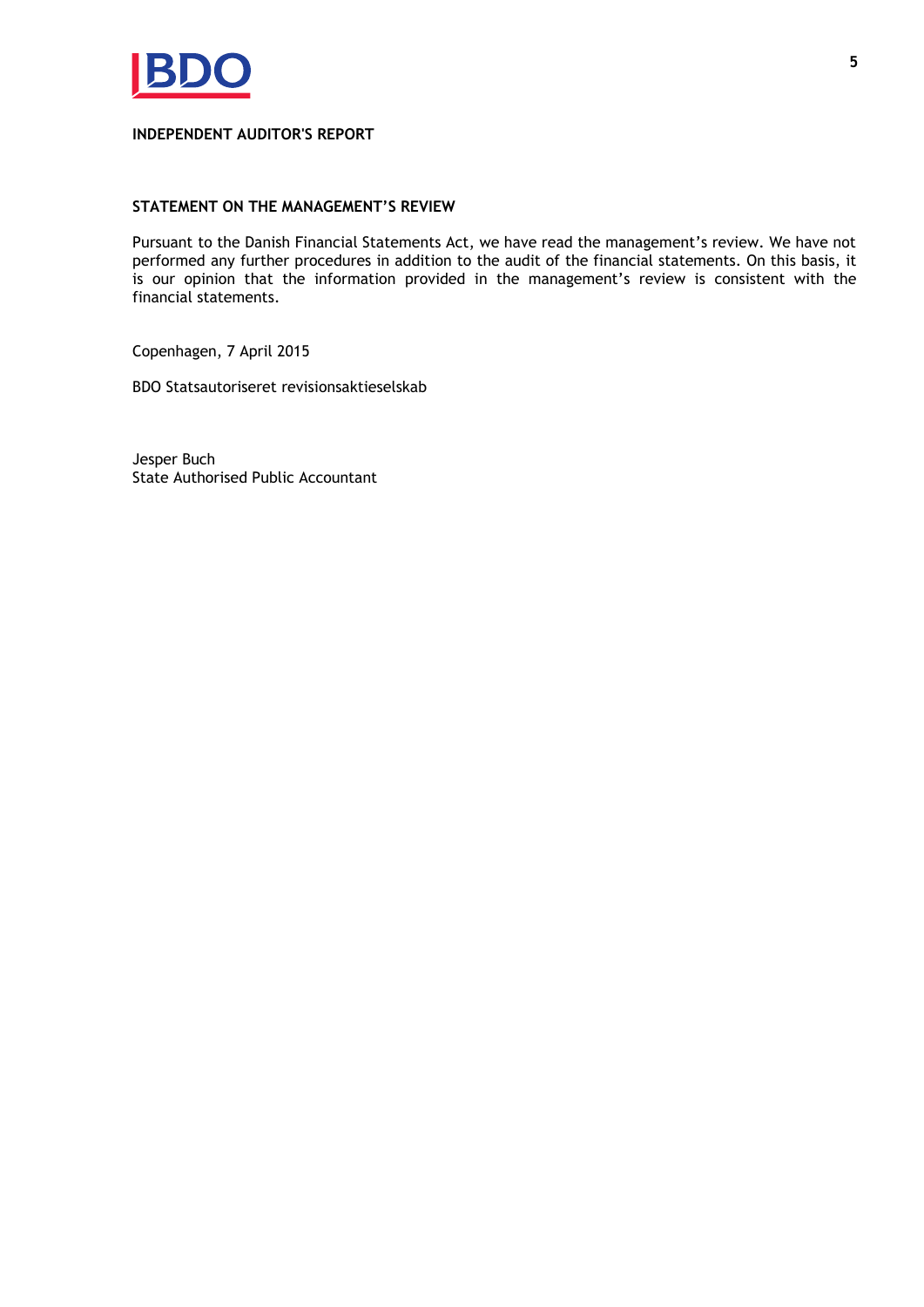

## **MANAGEMENT'S REVIEW**

## **Principal activities**

ViroGates has developed a very effective patented method to monitor people's health and disease progression by measuring the level of a protein, suPAR (soluble urokinase Plasminogen Activator Receptor, located on the surface of the majority of white blood cells. An increased level of suPAR indicates that the immune system is activated more than what is normal), the levels of which are indicative of progression of disease/poor prognosis. The measurement of suPAR is therefore of high value in assessing patient prognosis in various life-threatening diseases including sepsis, pneumonia, cardio vascular diseases, HIV and in a number of different types of organ failure, also when it is not precisely clear what a patient suffers from, and the clinician needs to evaluate whether the patient should be investigated further in the hospital system. In addition, suPAR will be useful as a general marker for health status.

ViroGates has developed three products for analyzing, "suPARnostic® Standard and suPARnostic® AutoFlex", both ELISA based and suPARnostic® Quick Triage. All three are easy-to-use and cost effective tools for measuring patients' level of suPAR

suPARnostic® continues to be used in research contexts, but in 2013 the company introduced suPAR measurements in routine clinical use in an Acute Care Unit in a Danish hospital, and negotiations with other customers in Denmark and via distributors outside of Denmark for similar installations are ongoing. In 2014, this had led to a number of hospitals testing the product in their acute clinical wards.

As in previous years, the company has supported clinical trials conducted by several research groups. Activities within the clinical research are an important strategy to ensure dissemination and, ultimately wide recognition of the value of the suPAR marker by the medical community. ViroGates thus continues to work towards greater access to the routine diagnostic market as well as to continue to expand sales to the research market. A large number of the performed studies have led to publications in reputable medical journals. At present, more than 180,000 patients have had their suPAR level measured, which has given rise to more than 300 scientific publications in peer reviewed medical journals.

## **Development in activities and financial position**

In 2014 ViroGates had a net loss of DKK 7.5 million before tax. The result is in accordance with the budget and the latest forecast.

The company had revenues of DKK 3.1 million for the year. The expenditures decreased slightly compared to 2013 mainly due to the previous write-down of the value of the deferred tax asset and intangible asset (patent costs) but also due to the conclusion of several projects and completion of the development of suPARnostic ® Quick Triage test, which meant that payments for development costs to the Company's development partner ceased.

The company's biggest marketing activity was the organization of the 5. suPAR symposium held in Amsterdam, Holland May 8-9, 2014. The event was a success and was attended by more than 100 business associates and physicians. The symposium has given rise to several studies, as well as significantly increasing the general interest in suPAR.

ViroGates invests actively in its portfolio of patents and patent applications within the suPAR area. The Company's patent coverage is geographically very broad and covers the markets, where the Company expects to generate its future earnings.

In 2014, the Company's network of distributors consists of companies placed in: Scandinavia, Finland, Ireland, Holland, France, Belgium, Luxemburg, Austria, Switzerland, Spain, Portugal, Italy, Greece, South Africa, Turkey, India, Poland, The Czech Republic, Hungary plus a number of other East European countries and North America.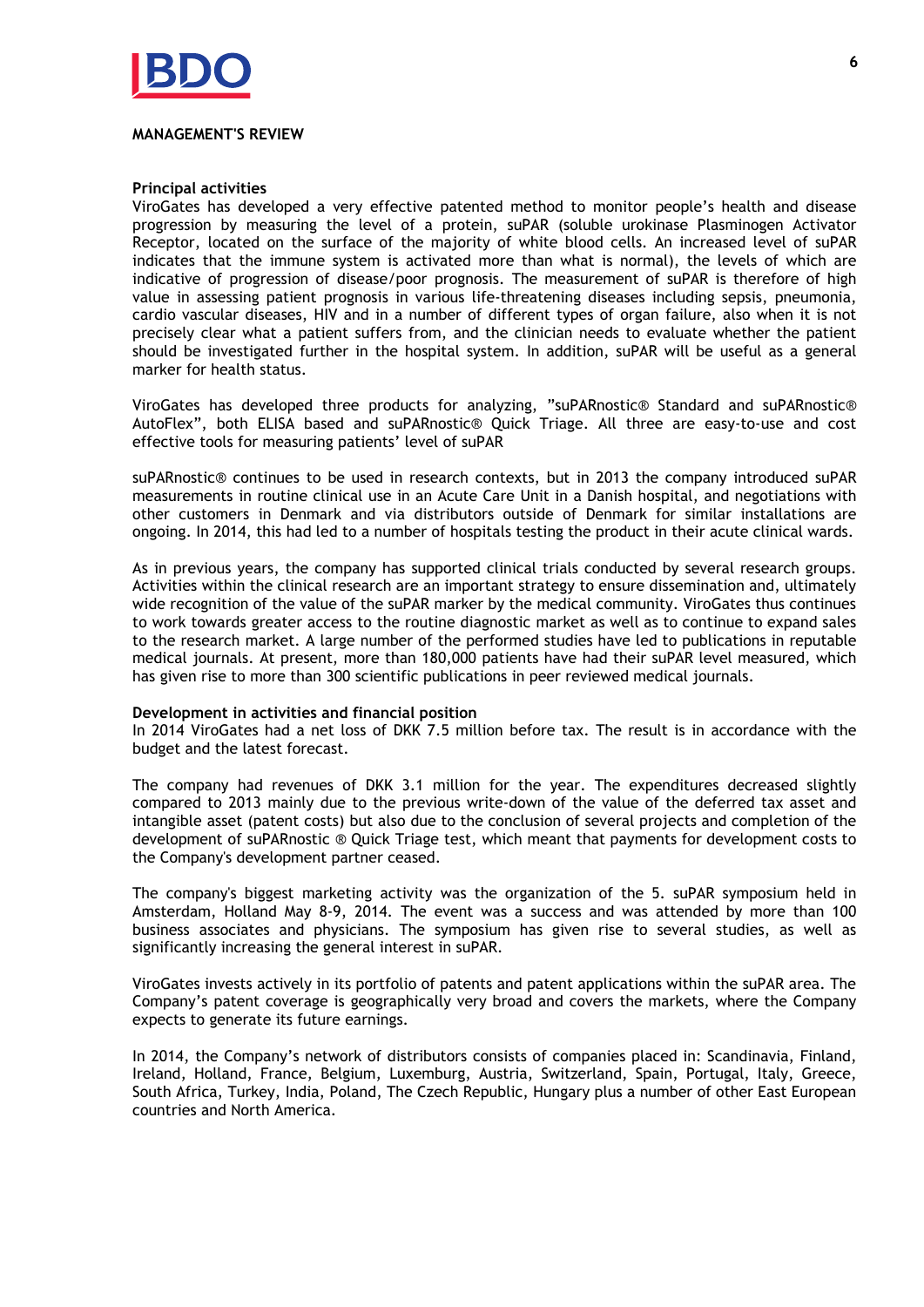

## **MANAGEMENT'S REVIEW**

## **Development in activities and financial position (continued)**

Since its inception, ViroGates has had the African market as an important priority. In 2009, activities commenced in cooperation with Danish Industry and Danida in order to explore the possibility of market introduction in selected countries. These activities were intensified in 2010 with Kenya as the fulcrum and the effort resulted in an approved application to Danida Study Phase IPD Program. The project aims to evaluate one or more future local partners in the Kenyan health system. In 2011 the clinical trial in Kenya, which will pave the way for documentation that suPAR can be used to reduce costs in the Kenyan health system for the treatment of HIV patients, was initiated. In 2012, the pilot study was concluded and data is now being evaluated.

This study will pave the way for a larger prospective study in Kenya. In addition, the Company continues to have activities in Guinea Bissau. Status for the initial study is that by the end of 2014, the study has concluded and an intervention study has begun. ViroGates also cooperates with the international NGO, FIND Diagnostics, in relation to a study in Africa which could lead to the recommendation of suPAR to WHO.

ViroGates continuously apply for funding from a range of both private and public funds. In 2011, commitment to a project under Det Strategiske Forskningsråd (MUSE) was obtained. The project intends to develop a new test platform for the measurement of suPAR, but will in addition also provide insight into the various molecular aspects of suPAR. Work on the project started in 2012 and the first publications from this collaboration were published in 2013. This work has continued in 2014 and a spinout company from the project has been registered in Denmark. This company (BluSense) is interested in a continued collaboration with ViroGates regarding the measurement of suPAR.

ViroGates also sought and was granted funding under the Danish Markedsmodningsfond. The total grant is worth 3 million DKK of which ViroGates is to receive 2 million DKK. Other partners in the project include Hvidovre Hospital, Vendsyssel Hospital and ERASME Hospital (Brussels). Several activities are funded under the program including, initiating clinical use at the three abovementioned hospitals, Developing new test methods and assembling clinical and health economic data from the project. Work under the program commenced in 2013 and in 2014, this has led to the first payouts to the partners from the Fund.

At the extraordinary shareholders meeting hold on the 19th May 2014, the company´s share capital was increased by approx. 18.5 mio. DKK, of which 6.5 mio. DKK was debt that was converted. The cash component of the capital increase amounted to 12 mio. DKK.

ViroGates continues to be primarily owned by private investors.

## **Significant events after the end of the financial year**

No events have occurred after the end of the financial year of material importance for the company's financial position.

## **Future expectations**

In 2015, ViroGates continues to focus on support of and sale to clinical use of suPARnostic ®. The company expects that new studies will continue to document that suPARnostic ® is a superior risk status marker compared to existing, routinely used disease and health markers. Likewise it is expected that more hospitals will start using suPARnostic ® products in routine clinical use. The Company thus expects revenues from sales to increase compared to 2014.

A loss is however still expected for 2015.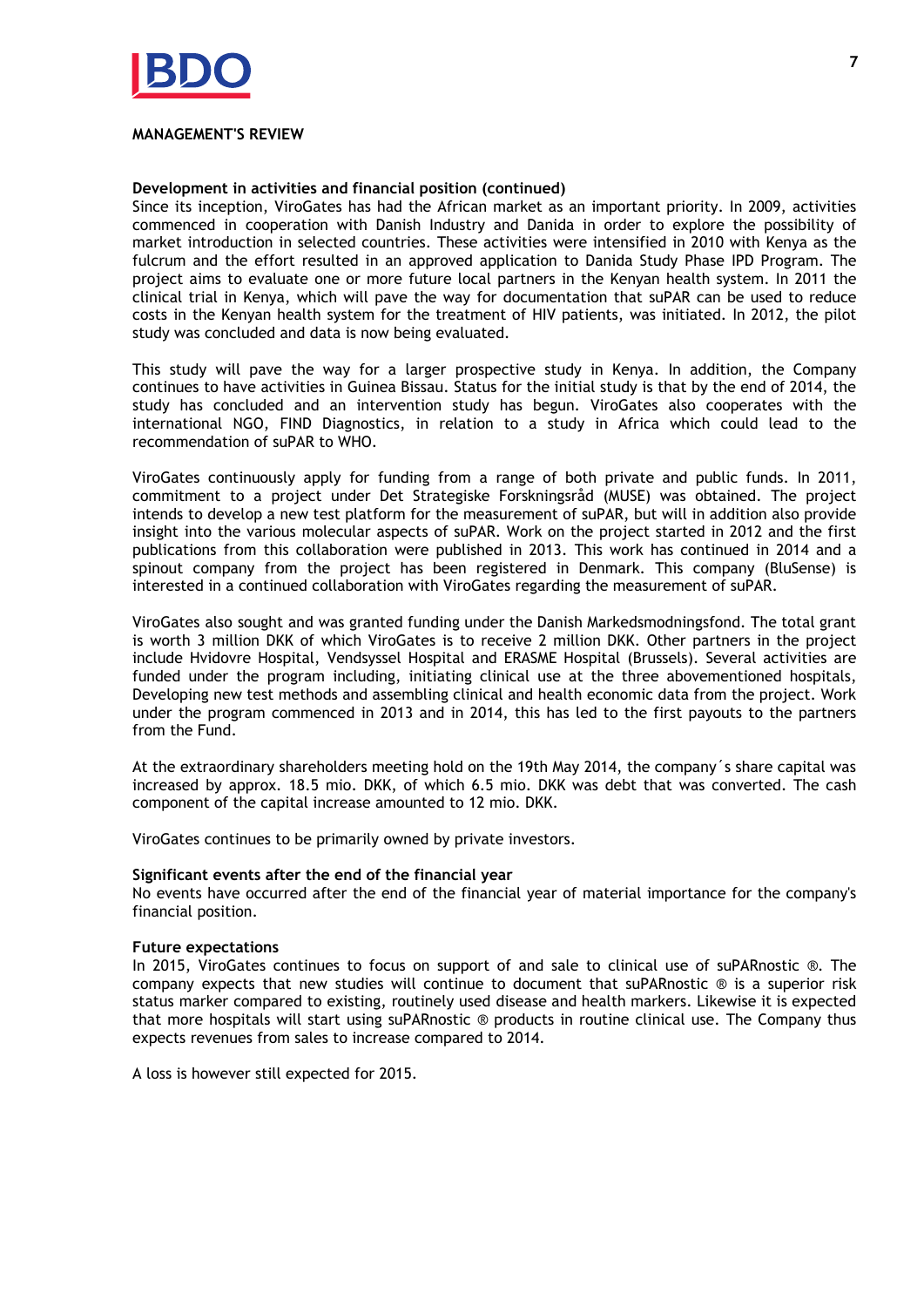

## **ACCOUNTING POLICIES**

The annual report of ViroGates A/S for 2014 has been presented in accordance with the provisions of the Danish Financial Statements Act for enterprises in reporting class B.

The Annual Report is prepared consistently with the accounting principles used last year.

## **General about recognition and measurement**

Income is recognised in the income statement as and when it is earned, including recognition of value adjustments of financial assets and liabilities. Any costs, including depreciation, amortisation and writedown, are also recognised in the income statement.

Assets are recognised in the balance sheet when it is likely that future economic benefits will flow to the company and the value of the asset can be measured reliably.

Liabilities are recognised in the balance sheet when it is likely that future economic benefits will flow from the company and the value of the liability can be measured reliably.

The initial recognition measures assets and liabilities at cost. Subsequently, assets and liabilities are measured as described in the following for each item.

The recognition and measurement takes into account predictable losses and risks arising before the year-end reporting and which prove or disprove matters that existed at the balance sheet date.

The carrying amount of intangible and tangible fixed assets is reviewed annually to determine if there is any indication of impairment in excess of the amount reflected by normal amortisation or depreciation. If this is the case, write-down should be made to the lower recoverable amount.

## **INCOME STATEMENT**

## **Net revenue**

The net revenue from sale of merchandise and finished goods is recognised in the income statement if supply and risk transfer to purchaser has taken place before the end of the year and if the income can be measured reliably and is expected to be received. Net revenue is recognised exclusive of VAT, duties and less discounts related to the sale.

## **Cost of sales**

Cost of sales comprise costs incurred to achieve the net revenue for the year, including direct and indirect costs of raw materials and consumables.

## **Other external costs**

Other external costs include costs relating to distribution, sale, advertising, administration, premises, loss on bad debts, operating lease expenses and similar expenses.

## **Staff costs**

Staff costs comprise wages and salaries, including holiday pay and pensions and other costs for social security etc. for the company's employees. Repayments from public authorities are deducted from staff costs.

## **Financial income and expenses in general**

Financial income and expenses include interest income and expenses, realised and unrealised gains and losses arising from debt and transactions in foreign currencies as well as charges and allowances under the tax-on-account scheme etc. Financial income and expenses are recognised in the income statement by the amounts that relate to the financial year.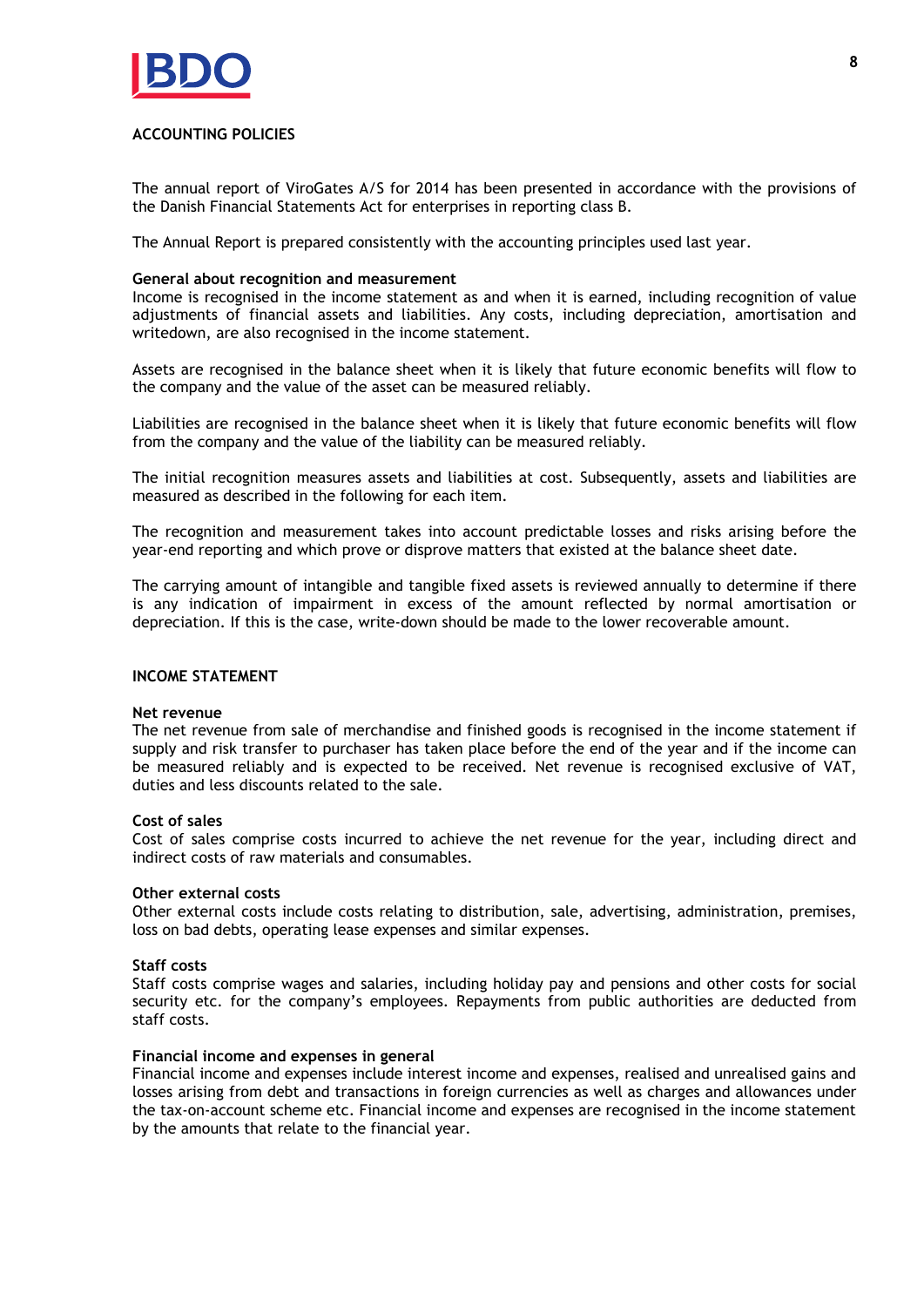

## **ACCOUNTING POLICIES**

## Tax on profit for the year

The tax for the year, which consists of the current tax for the year and changes in deferred tax, is recognised in the income statement by the portion that may be attributed to the profit for the year, and is recognised directly in the equity by the portion that may be attributed to entries directly to the equity.

## **BALANCE SHEET**

## **Tangible fixed assets**

Machinery, other plants, fixtures and equipment are measured at cost less accumulated depreciation and write-down. Land is not depreciated.

The depreciation base is cost less estimated residual value after end of useful life.

The cost includes the acquisition price and costs incurred directly in connection with the acquisition until the time when the asset is ready to be used.

Straight-line depreciation is provided on the basis of an assessment of the expected useful lives of the assets and their residual value as follows:

|  | Useful life Residual value |
|--|----------------------------|
|  | 3-8 år 0-30 %              |

Profit or loss on disposal of tangible fixed assets is stated as the difference between the sales price less selling costs and the carrying amount at the time of sale. Profit or loss is recognised in the income statement as other operating income or other operating expenses.

## **Fixed asset investments**

Deposits include rental deposits which are recognised and measured at amortised cost. Deposits are not depreciated.

## **Inventories**

Inventories are measured at cost using the FIFO-principle. If the net realisable value is lower than cost, write-down is provided to the lower value.

The net realisable value of inventories is stated at sales price less completion costs and costs incurred to execute the sale and is determined with due regard to marketability, obsolescence and development in expected sales price.

## **Receivables**

Receivables are measured at amortised cost which usually corresponds to nominal value. The value is reduced by write-down to meet expected losses.

## Accruals, assets

Accruals recognised as assets include costs incurred relating to the subsequent financial year.

## **Dividend**

The expected payment of dividend for the year is recognised as a separate item under the equity capital.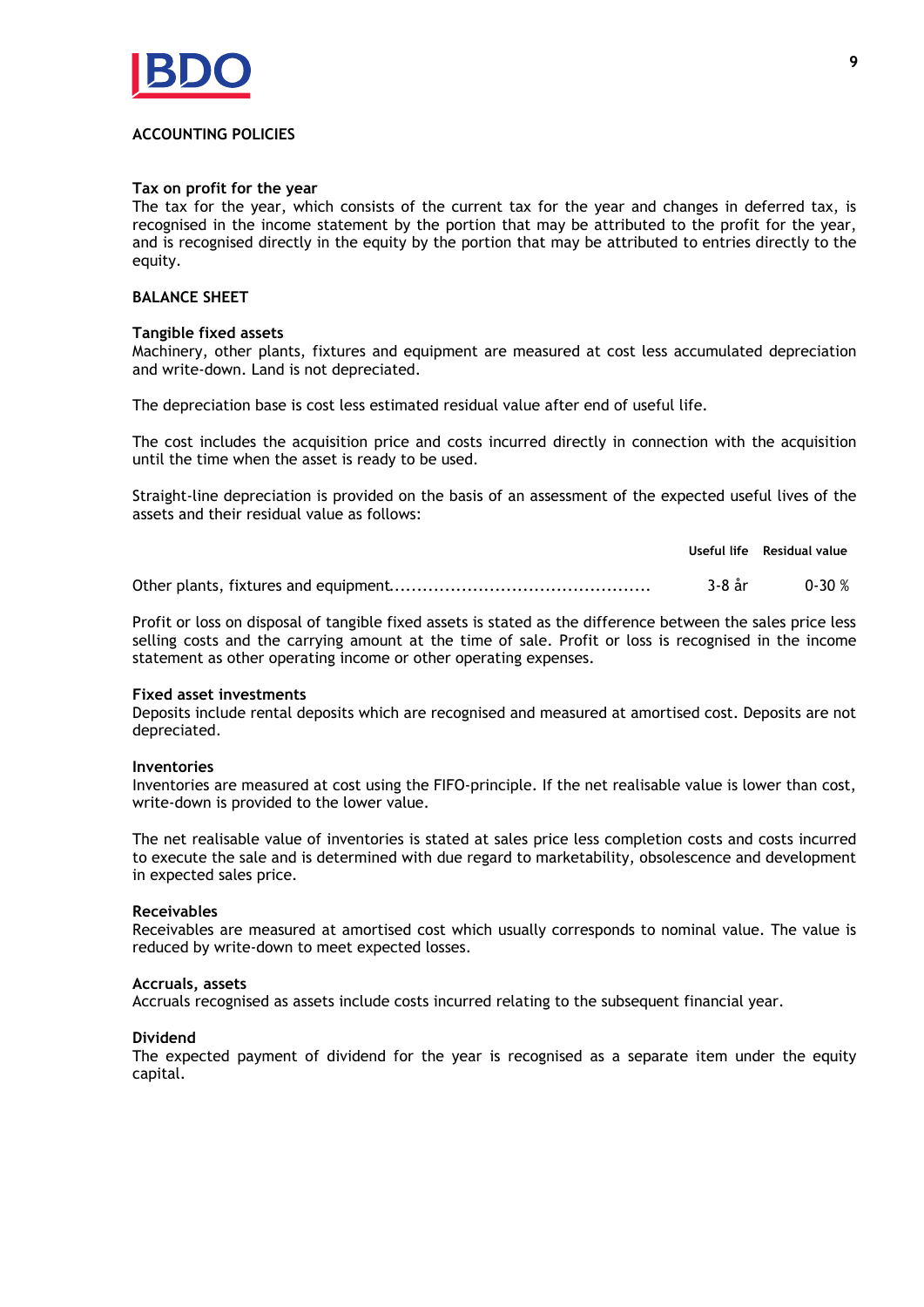

## **ACCOUNTING POLICIES**

## **Tax payable and deferred tax**

Current tax liabilities and receivable current tax are recognised in the balance sheet as the calculated tax on the taxable income for the year, adjusted for tax on the taxable income for previous years and taxes paid on account.

Deferred tax is measured on the temporary differences between the carrying amount and the tax value of assets and liabilities.

Deferred tax assets, including the tax value of tax loss carry-forwards, are measured at the expected realisable value of the asset, either by set-off against tax on future earnings or by set-off against deferred tax liabilities within the same legal tax entity.

Deferred tax is measured on the basis of the tax rules and tax rates that under the legislation in force on the balance sheet date would be applicable when the deferred tax is expected to crystallise as current tax. Any changes in the deferred tax resulting from changes in tax rates, are recognised in the income statement, except from items recognised directly in equity.

## **Liabilities**

Liabilities are measured at amortised cost equal to nominal value.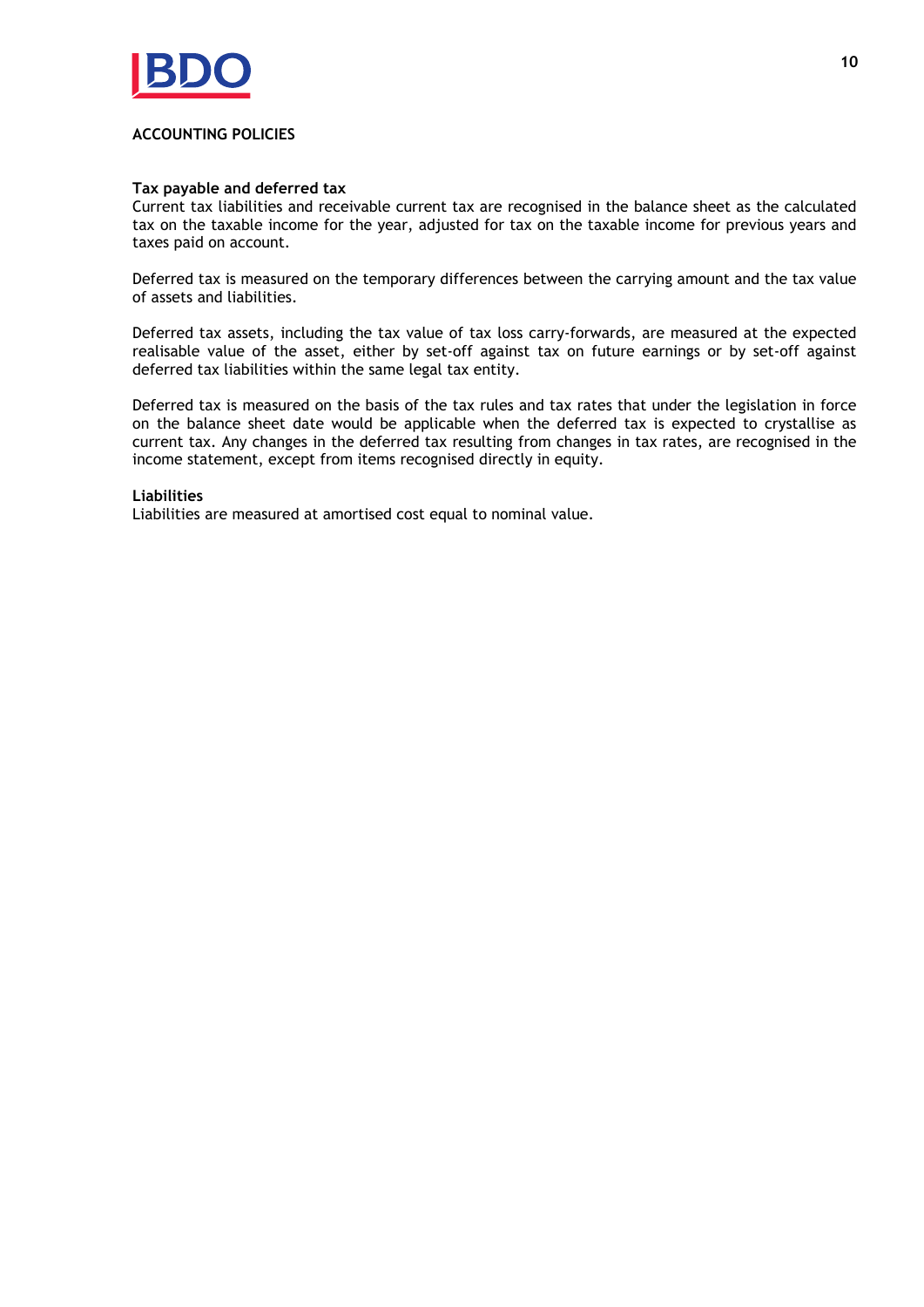

# **INCOME STATEMENT 1 JANUARY - 31 DECEMBER**

|                                           | <b>Note</b>    | 2014         | 2013            |
|-------------------------------------------|----------------|--------------|-----------------|
|                                           |                | <b>DKK</b>   | <b>DKK '000</b> |
|                                           |                | 3.104.347    | 981             |
|                                           |                | $-264.112$   | $-227$          |
|                                           |                | $-6.008.114$ | $-5.262$        |
|                                           |                | $-3.167.879$ | $-4.508$        |
|                                           | $\mathbf{1}$   | $-4.075.736$ | $-4.293$        |
| Depreciation, amortisation and impairment |                | $-82.774$    | $-625$          |
|                                           |                | $-7,326,389$ | $-9,426$        |
|                                           |                | 38.416       | 16              |
|                                           |                | $-244.336$   | $-322$          |
|                                           |                | $-7.532.309$ | $-9.732$        |
|                                           | $\overline{2}$ | 1.806.801    | $-4.489$        |
|                                           |                | $-5.725.508$ | $-14.221$       |
| PROPOSED DISTRIBUTION OF LOSS             |                |              |                 |
|                                           |                | $-5.725.508$ | $-14.221$       |
|                                           |                | $-5.725.508$ | $-14.221$       |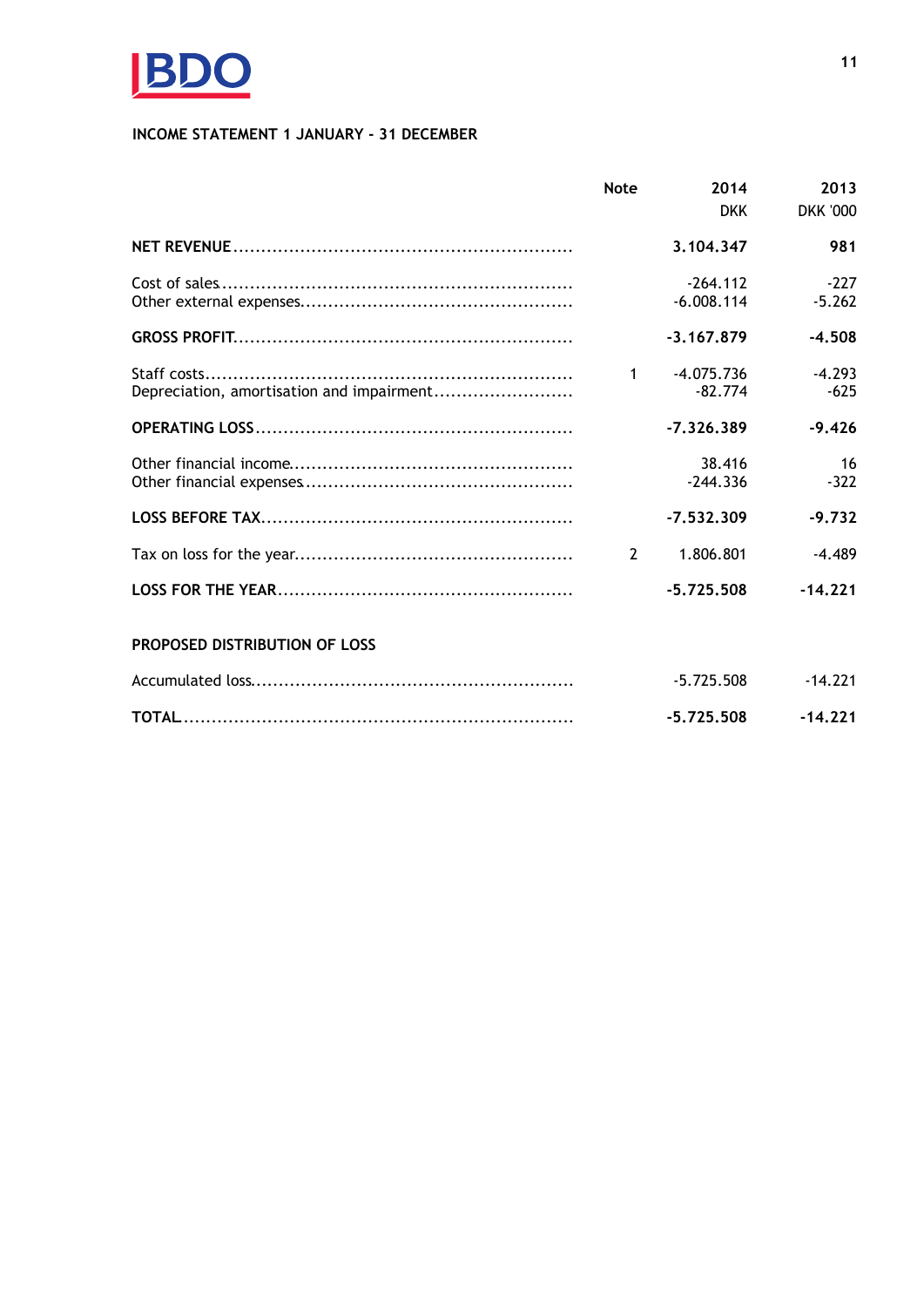

# **BALANCE SHEET 31 DECEMBER**

| <b>ASSETS</b>                                | <b>Note</b> | 2014<br><b>DKK</b> | 2013<br><b>DKK '000</b> |
|----------------------------------------------|-------------|--------------------|-------------------------|
| Other plants, machinery, tools and equipment |             | 429.502            | 17                      |
|                                              | 3           | 429.502            | 17                      |
|                                              |             | 101.059            | 99                      |
|                                              |             | 101.059            | 99                      |
|                                              |             | 530.561            | 116                     |
|                                              |             | 153.899            | 343                     |
|                                              |             | 153.899            | 343                     |
|                                              |             | 217.496            | 674                     |
|                                              |             | 107.666            | 96                      |
|                                              |             | 1.806.801          | 1.250                   |
|                                              |             | 20.676             | 97                      |
|                                              |             | 2.152.639          | 2.117                   |
|                                              |             | 7.669.102          | 1.272                   |
|                                              |             | 9.975.640          | 3.732                   |
|                                              |             | 10,506,201         | 3.848                   |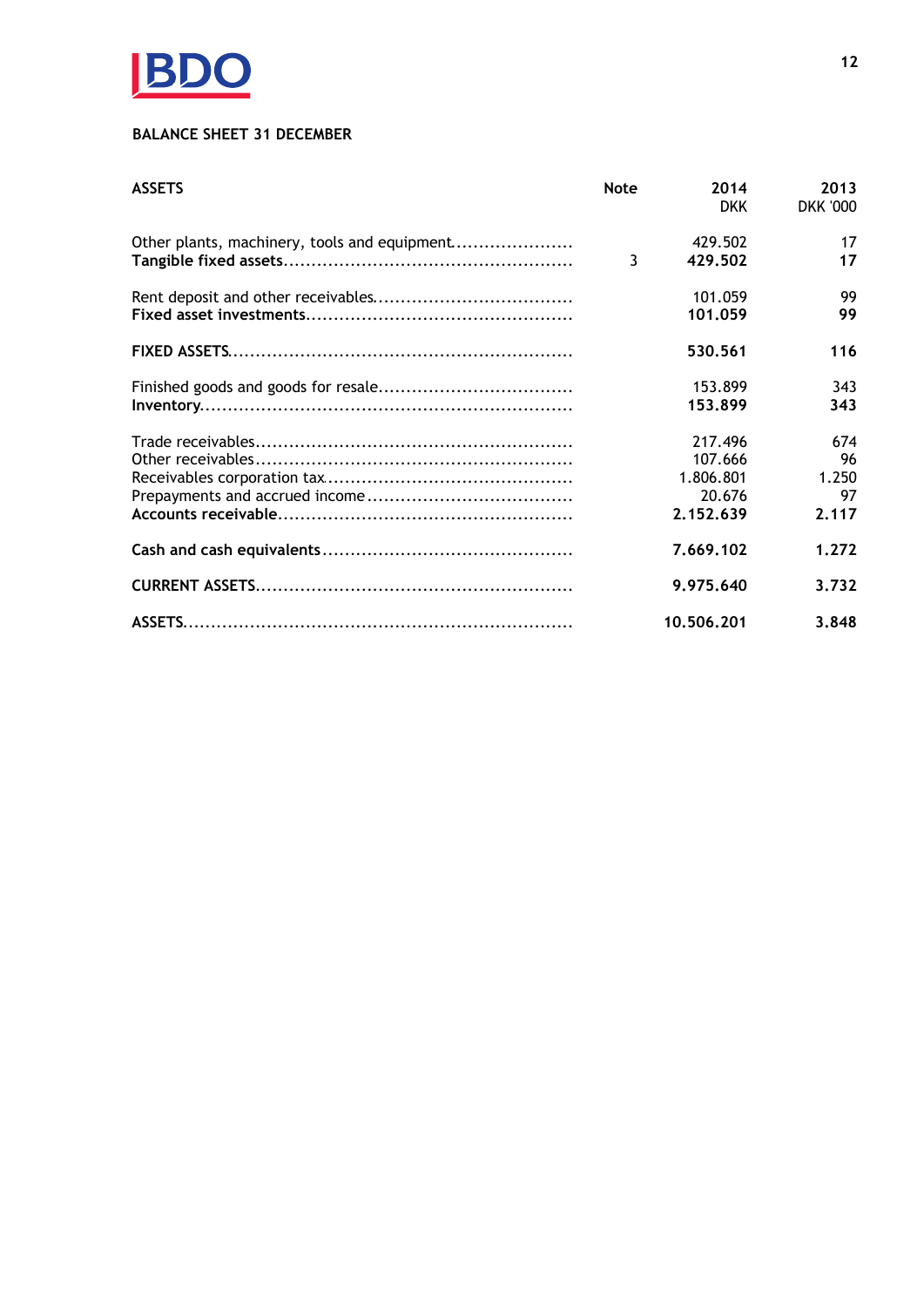

# **BALANCE SHEET 31 DECEMBER**

| <b>EQUITY AND LIABILITIES</b> | <b>Note</b> | 2014<br><b>DKK</b> | 2013<br><b>DKK '000</b> |
|-------------------------------|-------------|--------------------|-------------------------|
|                               |             | 1.830.840          | 906                     |
|                               |             | 5.626.259          | $-6.221$                |
|                               | 4           | 7.457.099          | $-5.315$                |
|                               |             | 0                  | 118                     |
|                               |             | $\Omega$           | 6.288                   |
|                               |             | 441.780            | 617                     |
|                               |             | 2.607.322          | 2.140                   |
|                               |             | 3,049,102          | 9.163                   |
|                               |             | 3.049.102          | 9.163                   |
|                               |             | 10.506.201         | 3.848                   |
| Contingencies etc.            | 5           |                    |                         |
| Ownership                     | 6           |                    |                         |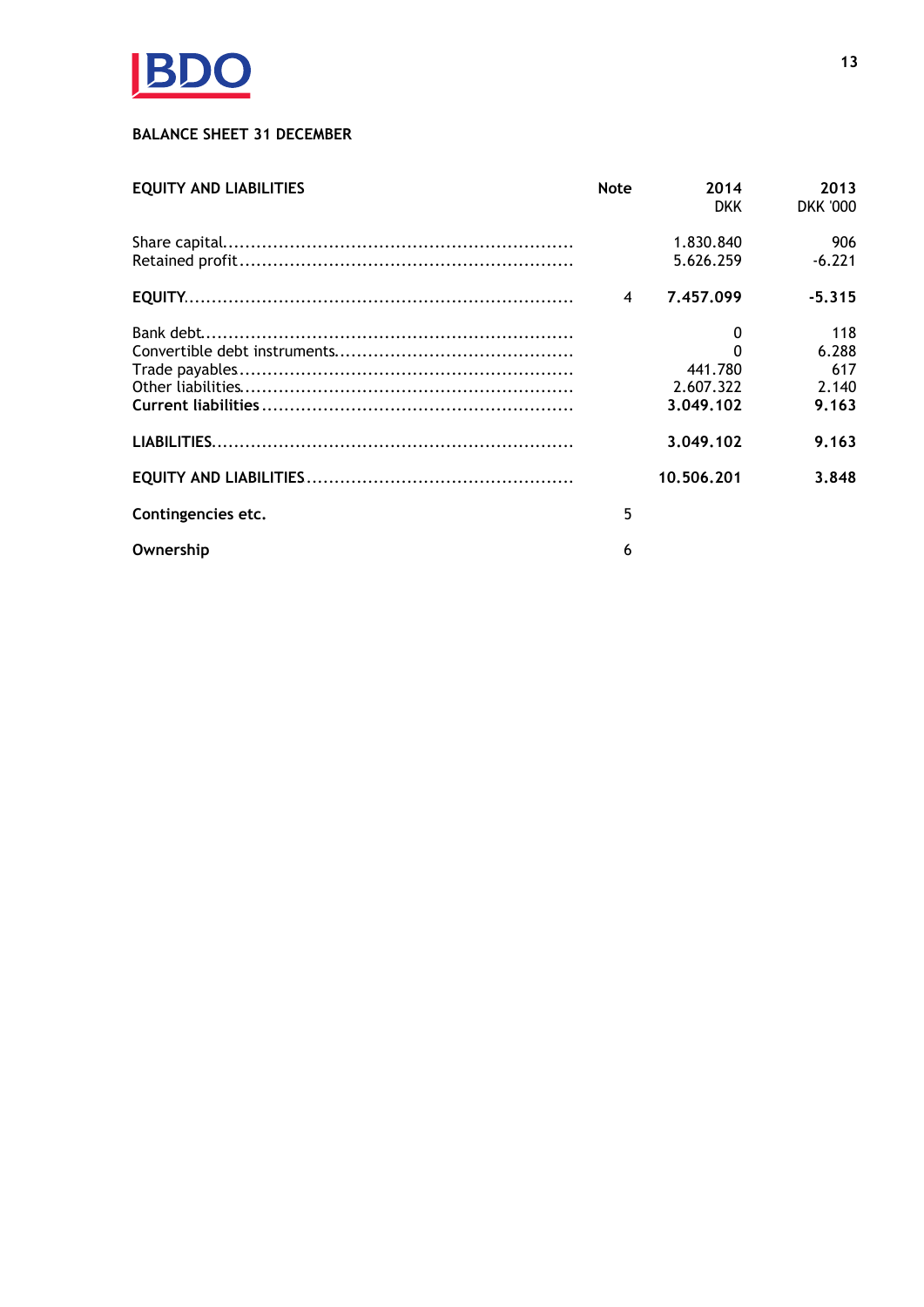

## **NOTES**

|                                 | 2014         | 2013            | Note |
|---------------------------------|--------------|-----------------|------|
|                                 | <b>DKK</b>   | <b>DKK '000</b> |      |
| <b>Staff costs</b>              |              |                 |      |
|                                 | 3.647.947    | 3.860           |      |
|                                 | 244.941      | 275             |      |
|                                 | 36.244       | 36              |      |
|                                 | 146.604      | 122             |      |
|                                 | 4.075.736    | 4.293           |      |
| Tax on profit/loss for the year |              |                 |      |
|                                 | $-1.806.801$ | $-1.250$        |      |
|                                 | 0            | 5.739           |      |
|                                 | $-1.806.801$ | 4.489           |      |

# Tangible fixed assets

| Other plants,<br>machinery, tools<br>and equipment |
|----------------------------------------------------|
| 269.327<br>495,000                                 |
| 764.327                                            |
| 252.052<br>82.773<br>334.825                       |
| 429.502                                            |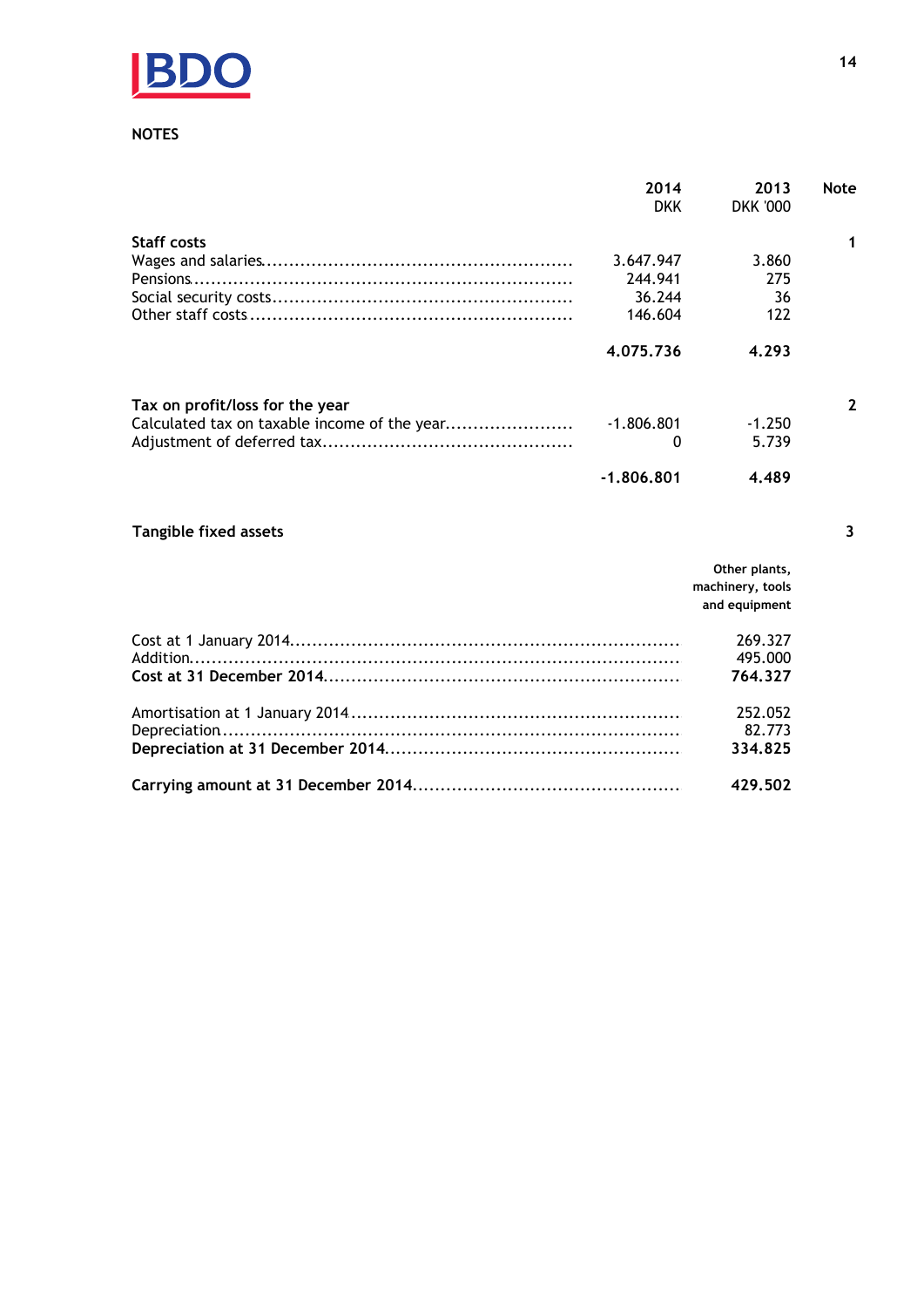

## **NOTES**

Equity

|                                                                                                                     |               | <b>Share</b><br>premium | <b>Retained</b>       |                            |
|---------------------------------------------------------------------------------------------------------------------|---------------|-------------------------|-----------------------|----------------------------|
|                                                                                                                     | Share capital | account                 | profit                | Total                      |
| Equity at 1 January 2014                                                                                            | 905.963       | 0<br>924.877 17.572.657 | $-6.220.890$          | $-5.314.927$<br>18.497.534 |
| Transfers to/from other items                                                                                       |               | $-17.572.657$           | 17.572.657            |                            |
| Proposed distribution of profit                                                                                     |               |                         | $-5.725.508$          | $-5.725.508$               |
| Equity at 31 December 2014 1.830.840                                                                                |               |                         | 0 5.626.259 7.457.099 |                            |
|                                                                                                                     |               |                         |                       | 756.128                    |
|                                                                                                                     |               |                         |                       | 3.051                      |
|                                                                                                                     |               |                         |                       | 56.543<br>90.241           |
|                                                                                                                     |               |                         |                       | 924.877                    |
|                                                                                                                     |               |                         |                       |                            |
|                                                                                                                     |               |                         |                       | 1.830.840                  |
|                                                                                                                     |               |                         | 2014                  | 2013                       |
|                                                                                                                     |               |                         | <b>DKK</b>            | <b>DKK '000</b>            |
| Share capital<br>Share capital:                                                                                     |               |                         |                       |                            |
|                                                                                                                     |               |                         | 1.830.840             | 906                        |
|                                                                                                                     |               |                         | 1.830.840             | 906                        |
| <b>Treasury shares</b>                                                                                              |               |                         |                       |                            |
| The treasury shares are as follows:                                                                                 |               |                         | 2.585                 | 3                          |
|                                                                                                                     |               |                         | 2.585                 | 3                          |
| Treasury shares in % of share capital:                                                                              |               |                         |                       |                            |
|                                                                                                                     |               |                         | 0,1                   | 0,3                        |
|                                                                                                                     |               |                         |                       |                            |
|                                                                                                                     |               |                         | 0,1                   | 0,3                        |
| Under a resolution passed by the general meeting, the<br>company may acquire treasury shares up to 10% af the share |               |                         |                       |                            |

capital. Treasury shares are acquired for purposes of incentive<br>programs for consultants and employees of the company.

# Contingencies etc.

The company has entered into a lease agreement that runs until Juni 2016. There is a residual liability of DKK ('000) 324.

15

## **Note**

 $\overline{\mathbf{4}}$ 

 $\overline{\mathbf{5}}$